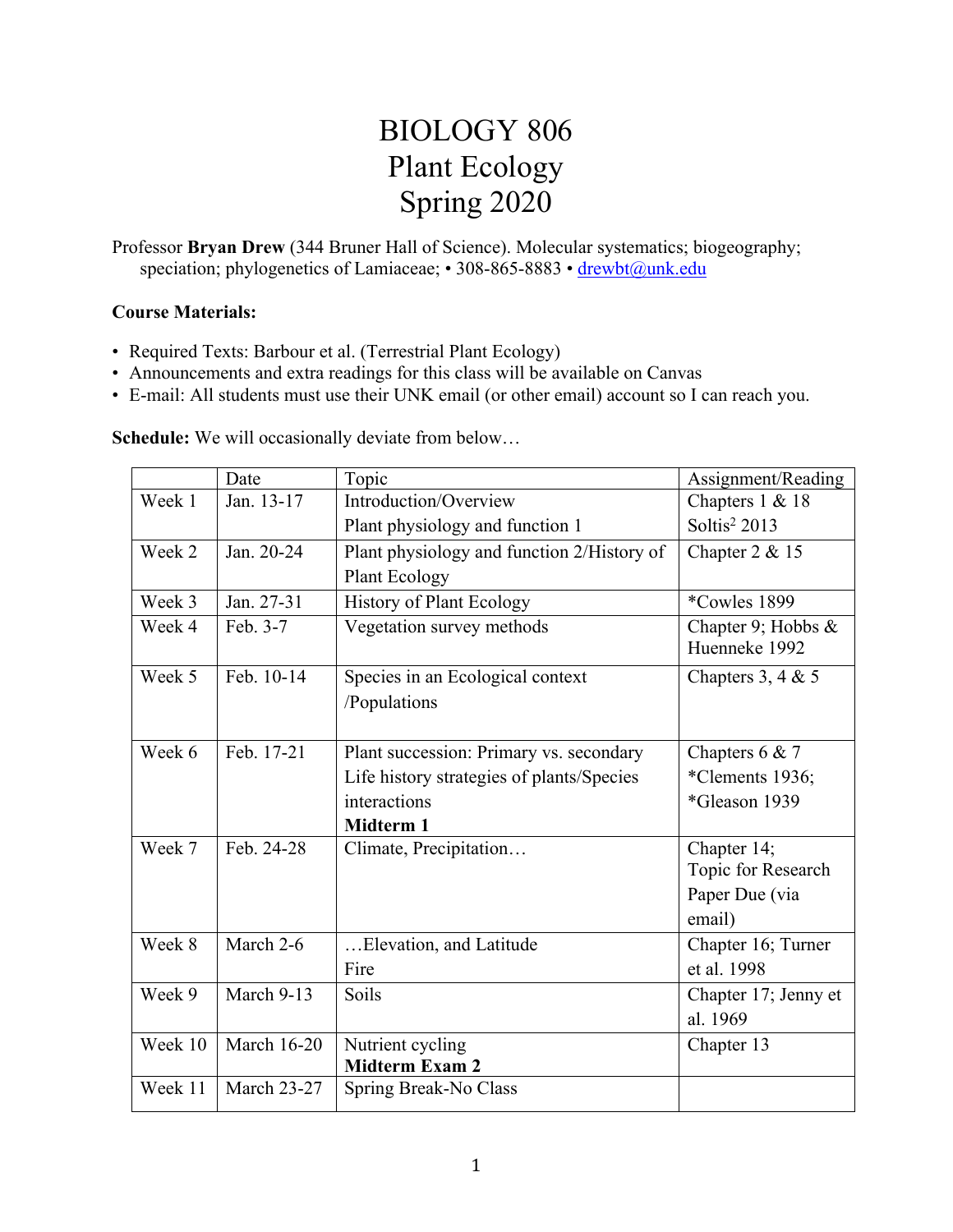| Week 12 | March 30-   | Major Vegetation Types of U.S.       | Chapter 20            |  |
|---------|-------------|--------------------------------------|-----------------------|--|
|         | April 3     |                                      |                       |  |
| Week 13 | April 6-10  | Major Vegetation Types of U.S.       | <b>Research Paper</b> |  |
|         |             |                                      | Due                   |  |
| Week 14 | April 13-17 | Plant Biogeography                   | Chapter 8             |  |
|         |             | <b>Research Presentations Due</b>    | van Kleunen et al     |  |
|         |             |                                      | 2015                  |  |
| Week 15 | April 20-24 | <b>Watch Presentations</b>           | Tilman 2000           |  |
|         |             |                                      |                       |  |
| Week 16 | April 27-   | Plant Ecology: Lessons from the past | Zachos et al. 2001    |  |
|         | May         |                                      | Parmesan 2006         |  |
| Week 17 | May 1-6     | <b>Final Exam</b>                    |                       |  |

**Exams:** week of February 17<sup>th</sup> & March 16<sup>th</sup>

Readings from Barbour et al. (Terrestrial Plant Ecology) unless otherwise noted. \*These are dense! Do not try to memorize.

| Midterm I        |     | 10%          |
|------------------|-----|--------------|
| Midterm II       |     | 10%          |
| Final Exam       |     | 20%          |
| Discussion Board |     | 30%          |
| Research Project |     | $30\%$ total |
| Written:         | 20% |              |
| Presentation:    | 10% |              |
|                  |     |              |

The grading scale used for this class is as follows:

A (92-100%), A- (90-91%), B+ (88-89%), B (83-87%), B- (80-82%), C+ (78-79%), C (73-77%), C- (70-72%), D+ (68-69%), D (63-67%), D- (60-62%), and F (below 60%).

**Plagiarism and cheating:** Anyone found plagiarizing or cheating will receive a 0 for that assignment; subsequent violations will result in referral to the Vice Chancellor for Academic Affairs for dismissal from the university.